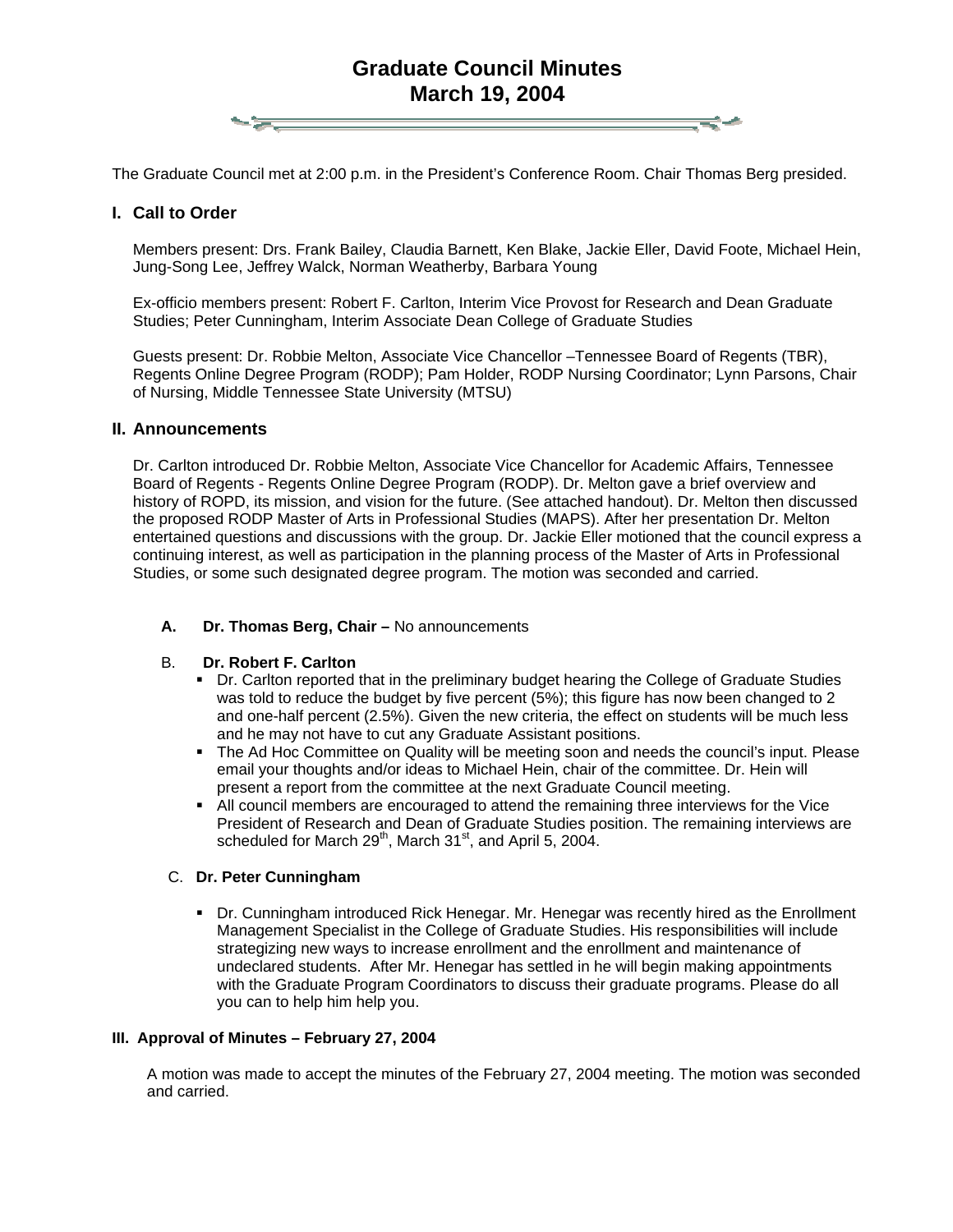Graduate Council Meeting Minutes March 19, 2004 Page 2

### **IV. Sub-Committee Reports**

### **A. Graduate Faculty and Program Review Dr. Jackie Eller**

 Consent calendar attached – all items have been recommended for approval. A motion was made to adopt the attached consent calendar. The move was seconded and carried.

#### **B. Student Affairs and Travel Dr. Fayissa Bichaka, Chair**

 Eight (8) student travel grants were awarded totaling \$3,606.86; three (3) faculty travel grants were awarded totaling \$710.00 leaving a remaining balance of \$14,810.92.

#### **C. Policies and Procedures Dr. David Foote, Chair**

**The committee is in the process of reviewing and developing common approaches to Dr.** Gebert's response to the Workload Committee's report. This will be brought to the council at the next meeting.

# **V. Old Business**

No old business.

### **VI. New Business**

No new business.

There being no further business the meeting was adjourned.

Respectfully submitted: Lynn Parker Recording Secretary

# /lp

Attachment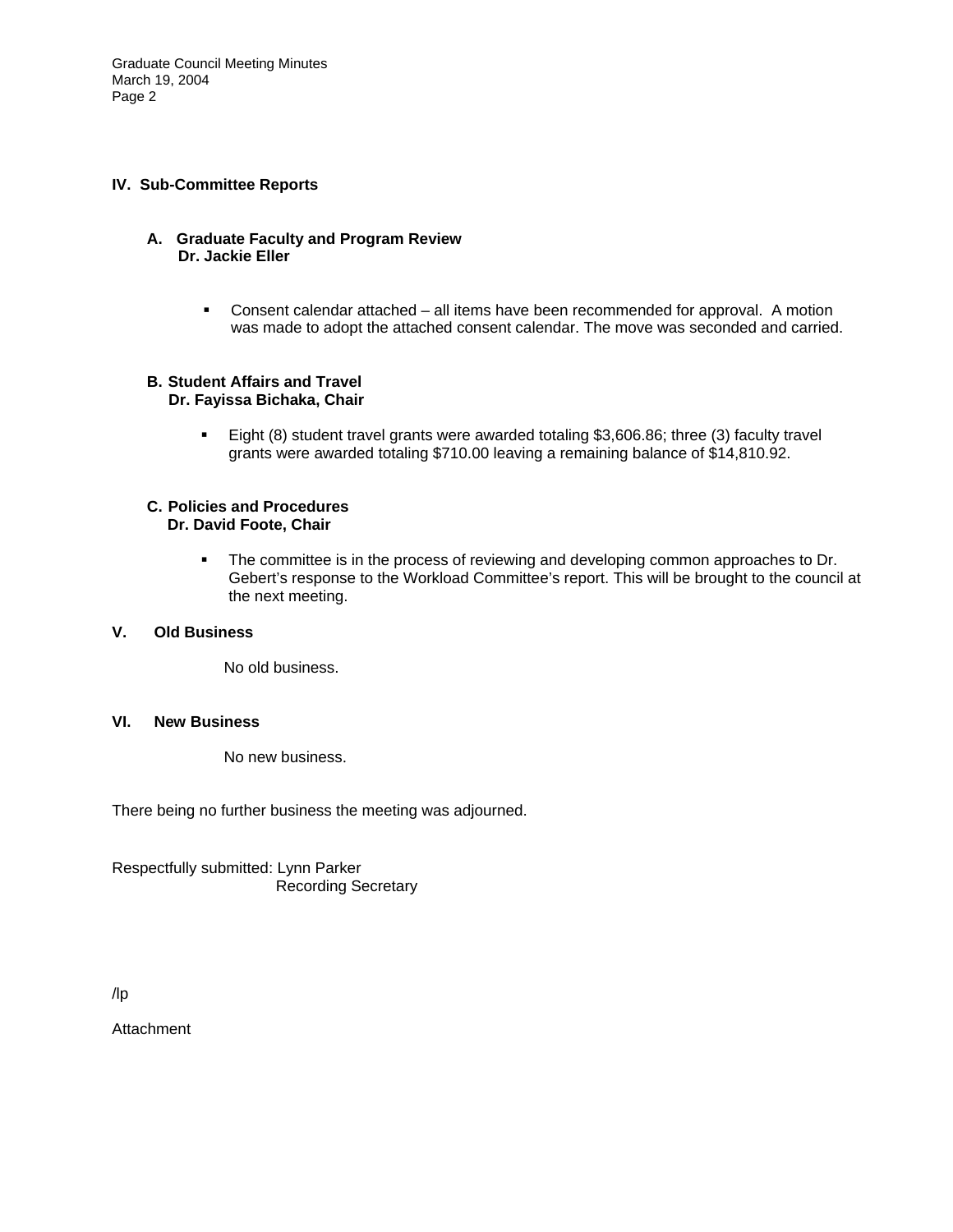

# **Regents Online Degree Programs** Guidelines, Procedures, Process for Gradate Level Program and Courses

#### Presented by Dr. Robbie K. Melton Associate Vice Chancellor for Academic Affairs Regents Online Degree Programs

- 1. Identification of a State wide Need (Based on Need Assessments from TBR, Agencies, Businesses, etc (Confirmed by the Tennessee Board of Regents) \*MSN was address at the March and September 2003 Board Meetings
- 2. TBR Division of Academic Affairs (as authorized by the Board) oversees and coordinates the development of the system wide program (RODP) by establishing a planning committee to address the need, impact, accreditation, cost, and the collaboration model of RODP. \*Deans of Nursing at the six universities
- 3. Committee formulates an operational framework and identifies the items for the development and management of the program.
	- a. Type of Curriculum
	- b. Costs
	- c. Staffing
	- d. Consultants
	- e. Program Approvals
	- f. Accreditation
- 4. TBR selects a program coordinator to facilitate and coordinate the activities with the Associate Vice Chancellor for RODP (this person serves as ex-officio to all the RODP committees) and to assist with the preparation of the SACS Prospectus
	- \*Pam G. Holder is the program coordinator for the RODP-MSN
	- \*Robbie Melton is the Associate Vice Chancellor (RODP) and
	- \*Treva Berryman is the Associate Vice Chancellor at TBR for Allied Health and Nursing Programs
- 5. TBR-AA informs THEC and SACS of the need and the plan to develop and offer the program \*Letter of Intent for the MSN was sent to THEC in August and to SACS in Sept. \*Received approval to proceed from THEC and SACS
- 6. The program coordinator and the committee set up the framework for the governance of the program \*The six nursing deans and the program coordinator as the ex-officio serve as the executive board for the RODP-MSN. They are authorized to approve and oversee the operations of the program.
- 7. The committee selects a faculty representative from each university to serve on the curriculum subcommittee for the program.
	- \*The subcommittee for the MSN Graduate Curriculum Committee was formed on July 31, 2003 \*The subcommittee is charged with the development of the curriculum